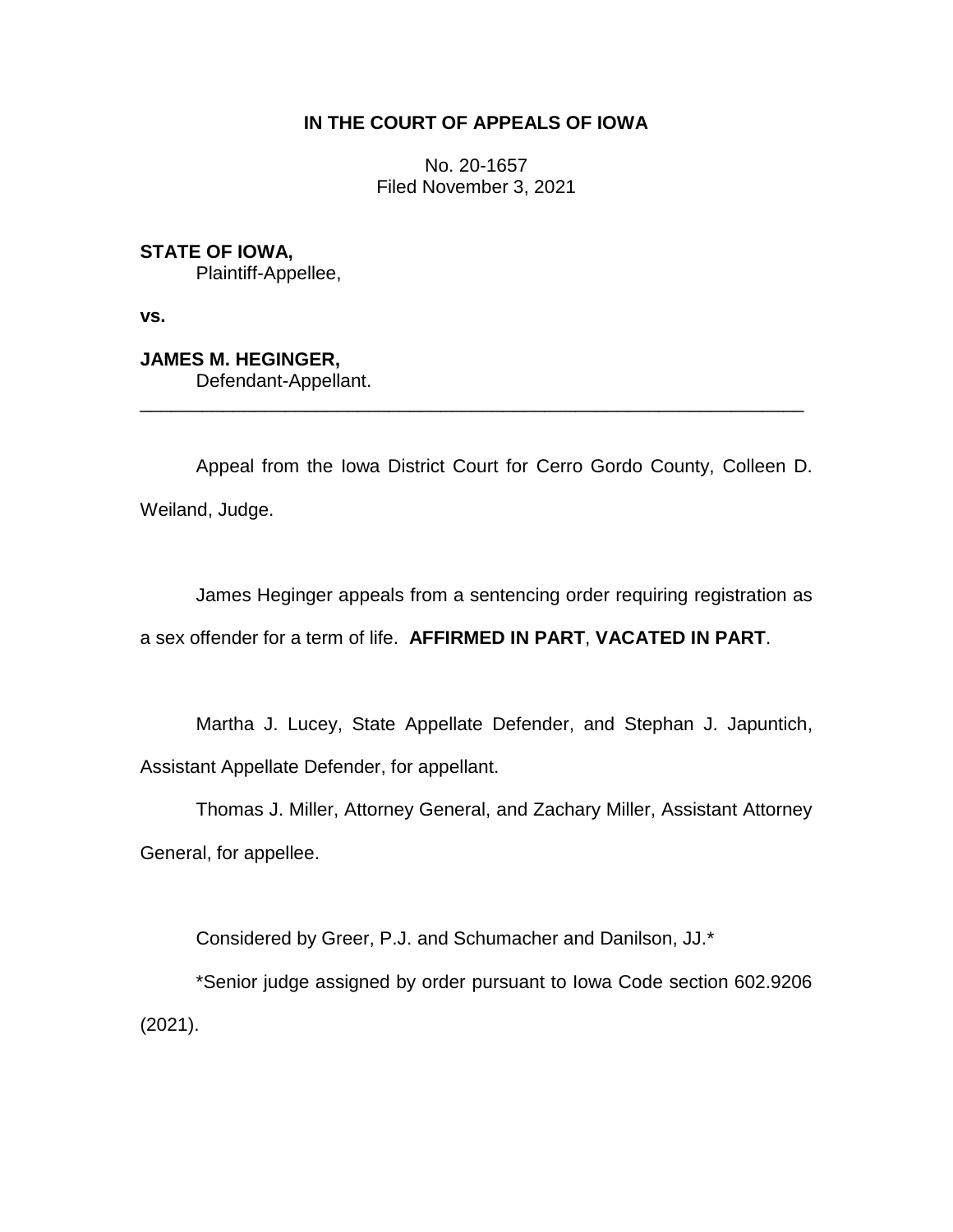#### **SCHUMACHER, Judge.**

After entering a guilty plea to one count of assault with intent to commit sexual abuse and one count of prostitution, the district court sentenced James Heginger to an indeterminate five-year term of incarceration. Part of the sentencing order included a requirement that Heginger comply with Iowa Code chapter 692A (2020) "for a term of life." Heginger appeals, claiming the court lacked the authority to order him to register as a sex offender for life. Because the determination of the length of any required registration is an administrative decision of the Iowa Department of Public Safety, we vacate the portion of the sentencing order that defines the length of the registry requirement, striking five words—"for a term of life."

As a preliminary matter, the State argues this court lacks jurisdiction to hear Heginger's claim on direct appeal. Iowa Code section 814.6 requires a defendant to show "good cause" for a direct appeal from a judgment imposed after a guilty plea. Iowa Code § 814.6(1)(a)(3). The defendant bears the burden of establishing good cause for an appeal of a guilty plea. *State v. Damme*, 944 N.W.2d 98, 104 (Iowa 2020). Good cause exists "when the defendant challenges his or her sentence rather than the guilty plea." *Id.* at 105. "[A] sentencing error invariably arises after the court has accepted the guilty plea." *State v. Tucker*, 959 N.W.2d 140, 153 (Iowa 2021) (quoting *Damme*, 944 N.W.2d at 105). Our court has held that the sentence must be "neither mandatory nor agreed to." *State v. Riley*, No. 19-1317, 2021 WL 1662419, at \*2 (Iowa Ct. App. Apr. 28, 2021) (emphasis omitted) (quoting *Damme*, 944 N.W.2d at 105).

2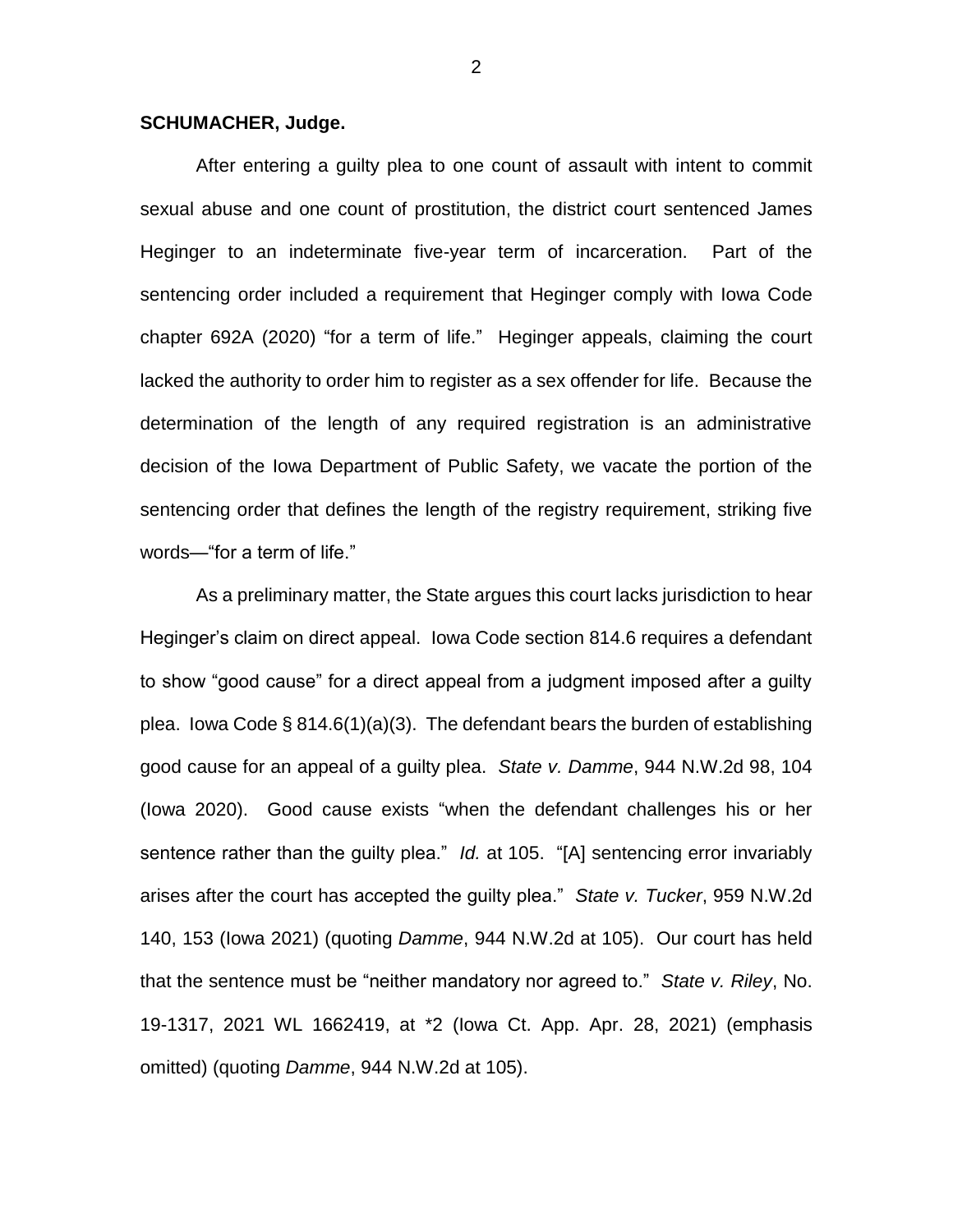Heginger does not challenge his guilty plea. Instead, he alleges the district court exceeded its statutory authority by imposing a sentence that included an order to register as a sex offender for life. While Heginger agreed to the plea, he contends the sentence—the portion containing the sex offender registration—was illegal. Consequently, Heginger has shown good cause for appeal, and we may consider it. *See State v. Ritchie*, No. 20-1181, 2021 WL 3074495, at \*1-2 (Iowa Ct. App. July 21, 2021).

#### **I. Background & Proceedings**

Heginger pled guilty on October 27, 2020, to one count of assault with intent to commit sexual abuse and one count of prostitution. On December 14, he was sentenced to a two-year term and a five-year term to be served concurrently.<sup>1</sup> The sentencing order included, in relevant part, "Defendant must comply with the sex offender registration requirements of Iowa Code Chapter 692A for a term of life." Heginger timely appealed from the sentencing order.

#### **II. Discussion**

 $\overline{a}$ 

On appeal, Heginger argues the district court lacked the authority to sentence him to register as a sex offender for life and doing so constituted a violation of the separation-of-powers doctrine.

We review sentencing decisions for a correction of errors at law. Iowa R. App. P. 6.907; *State v. Letscher*, 888 N.W.2d 880, 883 (Iowa 2016). "We will not reverse the decision of the district court absent an abuse of discretion or some defect in the sentencing procedure." *State v. Formaro*, 638 N.W.2d 720, 724 (Iowa

<sup>&</sup>lt;sup>1</sup> Heginger has a prior conviction for a sexual offense.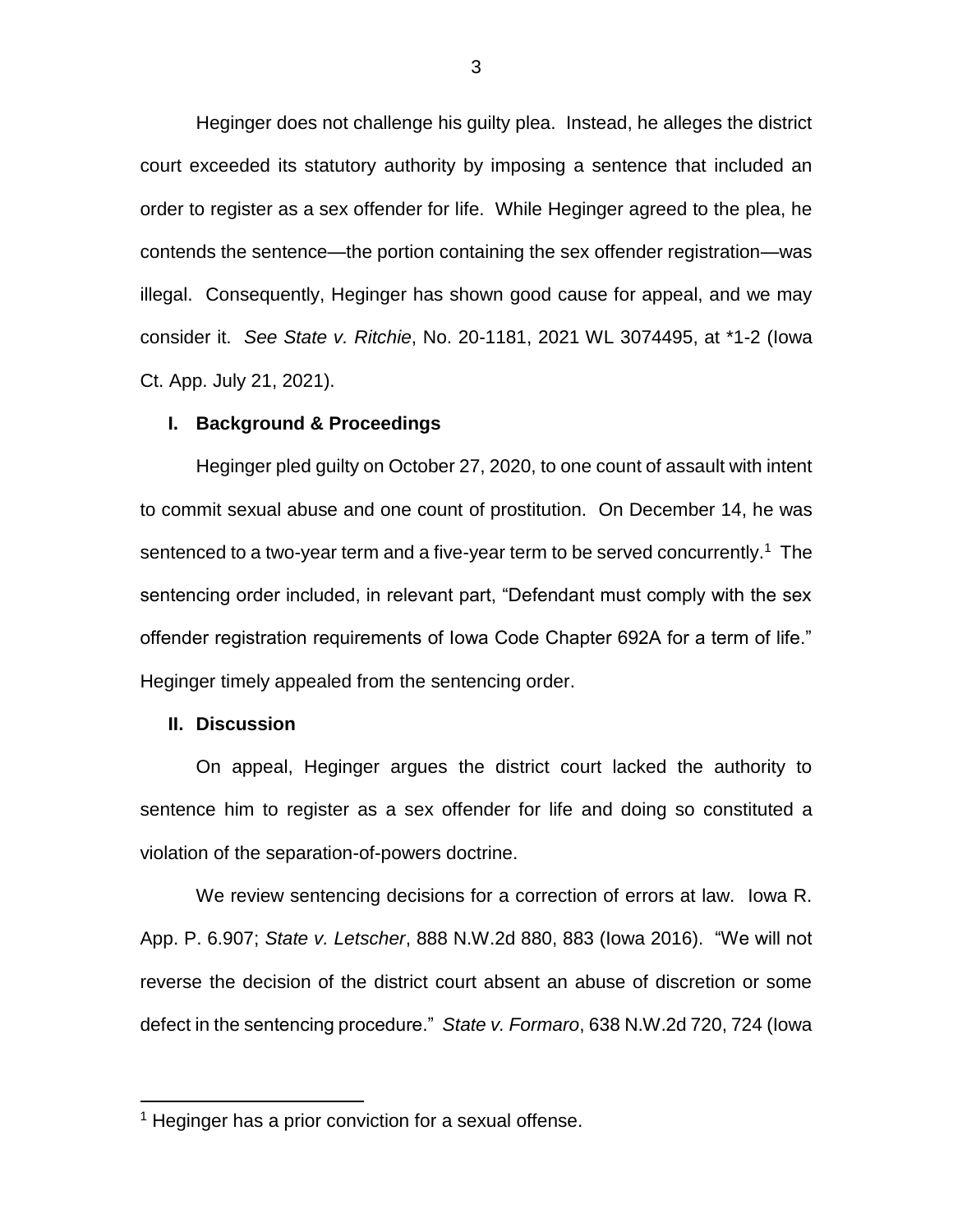2002). Constitutional arguments are reviewed de novo. *State v. Briggs*, 666 N.W.2d 573, 575 (Iowa 2003).

In its judgment and sentencing order, the district court ordered Heginger to comply with registration requirements under Iowa Code chapter 692A for a term of life. Heginger correctly cites "the determination of the length of any required [sex offender] registration is an administrative decision initially committed to the Department of Public Safety." *Barker v. Iowa Dep't of Pub. Safety*, 922 N.W.2d 581, 585 (Iowa 2019) (alteration in original) (quoting *State v. Bullock*, 638 N.W.2d 728, 735 (Iowa 2002)). As such, Heginger asserts the district court lacked authority to order Heginger to register for life.

In *Bullock*, the supreme court stated, "because sex offender registration is an administrative process that does not commence for an incarcerated individual until he is released from prison," the matter is not ripe for review. 638 N.W.2d at 734; *see also* Iowa Code § 692A.107(1). Until the Department of Public Safety makes a determination on the length of Heginger's term of registration, there is no controversy.<sup>2</sup> *See id.* at 735 ("Any adjudication by the district court prior to an administrative decision and a request for judicial review of that decision is premature."). The *Bullock* court remanded for entry of a judgment of conviction for burglary in the first degree and sexual abuse in the second degree and for sentencing on both convictions. *See id*.The supreme court instructed "[t]he court's sentencing order shall not include any determination of the defendant's responsibility to register as a sex offender." *Id.*

 $\overline{a}$ 

 $2$  The State concedes that to the extent the district court ordered Heginger to register as a sex offender for life, the district court lacked the authority to do so.